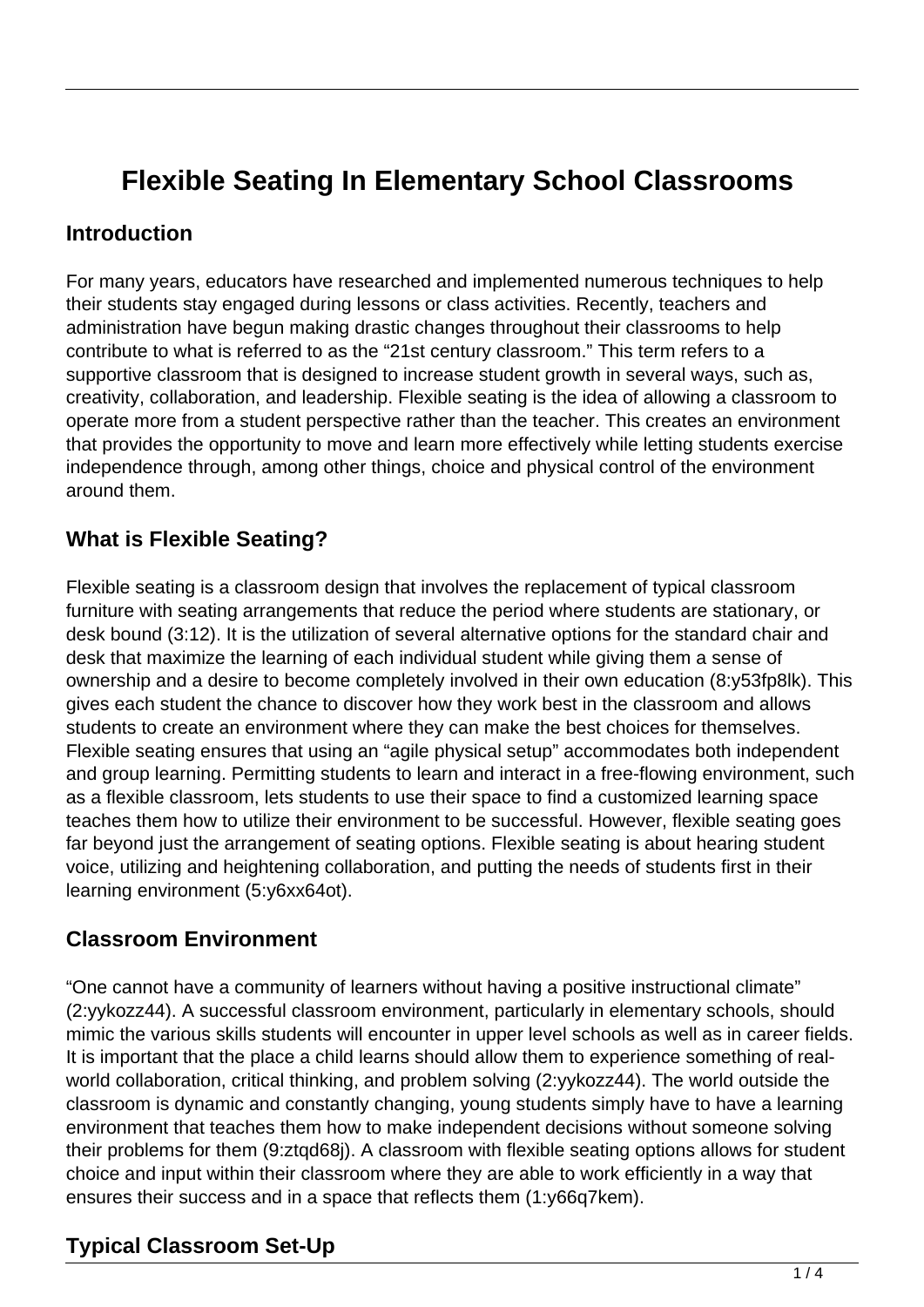For years, classroom seating has been an ordinary component in a school's physical environment and for centuries the setting of a classroom has stayed relatively the same. Typically, a traditional classroom consists an arrangement of identical tables, or desks, and chairs that face the instructor's desk, as shown in Figure 2 (10). These desks and chairs are usually lined up in rows with enough room for someone to walk in between (11:37). Traditional seating can lead to the inability of a student to effectively use the classroom the way required to meet learning goals (2:yykozz44). Standard rows do not allow for adequate, personalized communication and collaboration necessary for students to participate with their peers and are too rigid to accommodate modern learners (5:y6xx64ot).

## **Issues Related to a Typical Classroom Structure in Elementary School Students**

The typical classroom structure requires students to sit stationary for the majority of the school day. Studies have shown that sustained sitting at desks in traditional school chairs is unhealthy for the bodies of young children, exclusively their lower backs (3:13). Students spend roughly 30% of their day at school and approximately 15,000 hours are spent sitting in a chair. This provides little to no opportunity for children to move leading to pent up energy resulting in restlessness and the inability to remain on-task. A lack of physical activity due to prolonged sitting during instruction causes an unchallenged neuromuscular system which can result in degeneration (8: y53fp8lk).

Along with physical issues, there are several mental issues effected by sedentary sitting. The absence of movement has been shown to lead to an increase in sensory issues that can negatively impact that child's attention span and result in disruptive behavior (11:37). As more research is conducted related to adolescent learning, there has been evidence showing that young children with attention and focus issues who do not receive help may have their condition worsen greatly over time (3:13).

## **Types of Students and Their Learning Styles**

Every individual, young or grown, learns in a way unique to them. As shown below in Figure 3, there are several ways in which the brain works and hardly ever does someone just learn in one way. This is Gardner's Theory of Multiple Intelligences. This theory states that "students possess different kinds of minds and therefore learn, remember, perform, and understand in different ways" (6:yypnk2m8). Since not all students require the same amount of attention and have such different learning styles, each child needs some variation of education to allow them to be successful. Beginning as early as age 4, children develop a sense of understanding what is going on around them. As they start to realize and be able to interpret their own opinions and the opinions of others, a sense of confidence and self-awareness become prevalent (6:yypnk2m8). Becoming self-aware can help them determine in what way they learn best. For example, some will determine they learn best by putting pencil to paper while others will learn by using their hands.

#### **Utilizing Flexible Seating**

While implementing alternative seating arrangements, it is important to understand that some students prefer and do learn better in a traditional setting and though making accommodations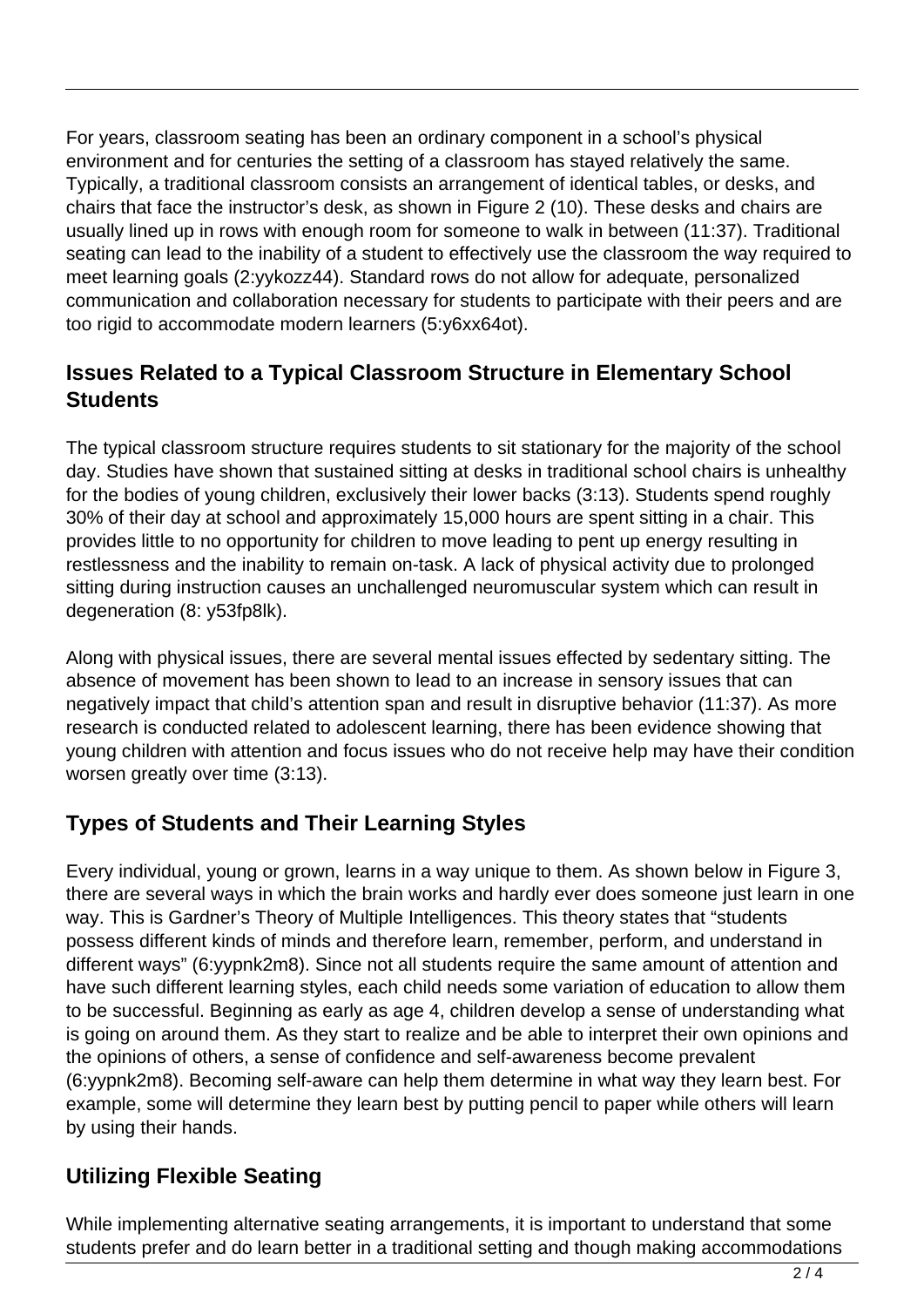to those who would rather sit in a nontraditional way, it is necessary to make arrangements for those who like standard desks (2:yykozz44).

There is no set rule, or blueprint for a classroom with flexible seating. It is up to the instructor and the students to determine what works best for them. Most educators allow student input as they are the focus in the classroom.

## **Flexible Seating Classroom Structure**

When designing flexible seating arrangements, it is crucial that the space is configured to allow students to work most efficiently in whichever area of the room they are working in at any given time. Most flexible classrooms are created with the idea that no student will be in one spot for a prolonged period of time but will move from spot to spot when participating in different activities. These classrooms are built with the intentions of mobility and collaboration and a common goal to magnify learning to keep students engaged and productive (5:y6xx64ot).

Along with numerous seating options, activities can vary too. For example, one spot or kind of seating may allow for the use of technology, one might require group collaboration and communication, and another may be ideal for silent reading. Some educators prefer different sections of the room be for the different subjects. In this case, there may be a spot for instruction, a place for whole class collaboration, a place to work with math manipulatives, a place for silent or small group reading, counter space for science experiments, and a designated area with flat surfaces to take tests.

## **Different Seating Options and Uses**

Alternative seating furniture comes in a wide variety of shapes, sizes, and functions each unique to their purpose and those who may use them. The most common piece of flexible seating is the standing desk which allows students to stand while working with the option to move their feet or sway back and forth to keep themselves busy while working to release energy. In addition to standing desks there are plenty of other options to incorporate into flexible seating arrangements (11:38).

Stability balls, as shown in Figure 5, are essentially giant bouncy balls that allow kids to gently bounce up and down or roll back and forth while seated. While this allows students to keep busy while staying on task, it also helps enforce good posture (12:y572tvn4).

#### **Classroom Management**

Managing the space your classroom provides and the way your students interact with the shift in structure are key to ensuring a flexible classroom will be used to its greatest potential.

With such a change in furniture, there becomes limited space in which things like backpacks and school supplies can fit. Different options include designing efficient spots such as trays or a mailbox system for spiral notebooks and different reading materials as well as utilizing supply bins for crayons, markers, glue sticks, etc. This will allow each student to know where their belongings are no matter where they choose to work in the room or what activity they are working on (1:y66q7kem).